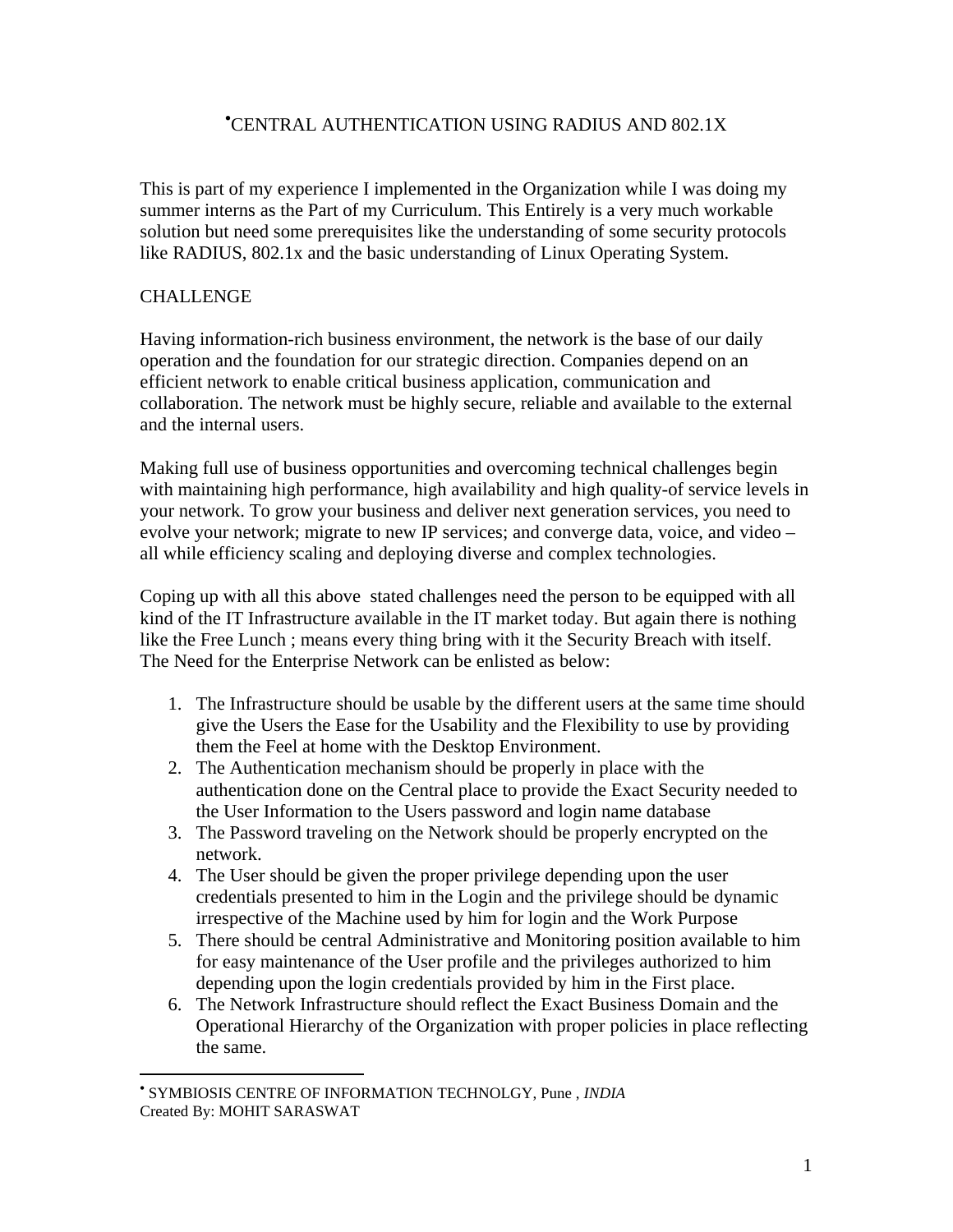### **SOLUTION**

The Solution comes in Place with leveraging some very basic technologies available ; the only need lies in exploring the same.

I here propose some workable and easy to implement solution that is very much workable and already tried out and tested by me in the real ti<sup>o</sup>me environment.

#### 802.1x INTRODUCTION

The following are a list of terms and technologies used within 802.1x:

*Supplicant (Client)* – is the network access device requesting LAN services.

*Authenticator* – is the network access point that has 802.1x authentication enabled. This includes LAN switch ports and Wireless Access Points (WAP).

*Authentication Server* – is the server that performs the authentication, allowing or denying access to the network based on username / password. The 802.1x standard specifies that Remote Authentication Dial-In User Service (RADIUS) is the required Authentication Server that supports the following RFC's:

RFC 2284 PPP Extensible Authentication Protocol (EAP) RFC 2865 Remote Authentication Dial In User Service (RADIUS) RFC 2869 RADIUS Extensions

 $EAP -$  is the protocol that is used between the client and the authenticator. The 802.1x standard specifies encapsulation methods for transmitting EAP messages so they can be carried over different media typed. These include, but are not limited to:

EAP Over LAN (EAPOL) EAP Over Wireless (EAPOW)

 $\overline{a}$ 

*Port Access Entry (PAE)* – is the 802.1x "logical" component of the client and authenticator that exchange EAP messages.

<span id="page-1-0"></span><sup>•</sup> SYMBIOSIS CENTRE OF INFORMATION TECHNOLGY, Pune , *INDIA*  Created By: MOHIT SARASWAT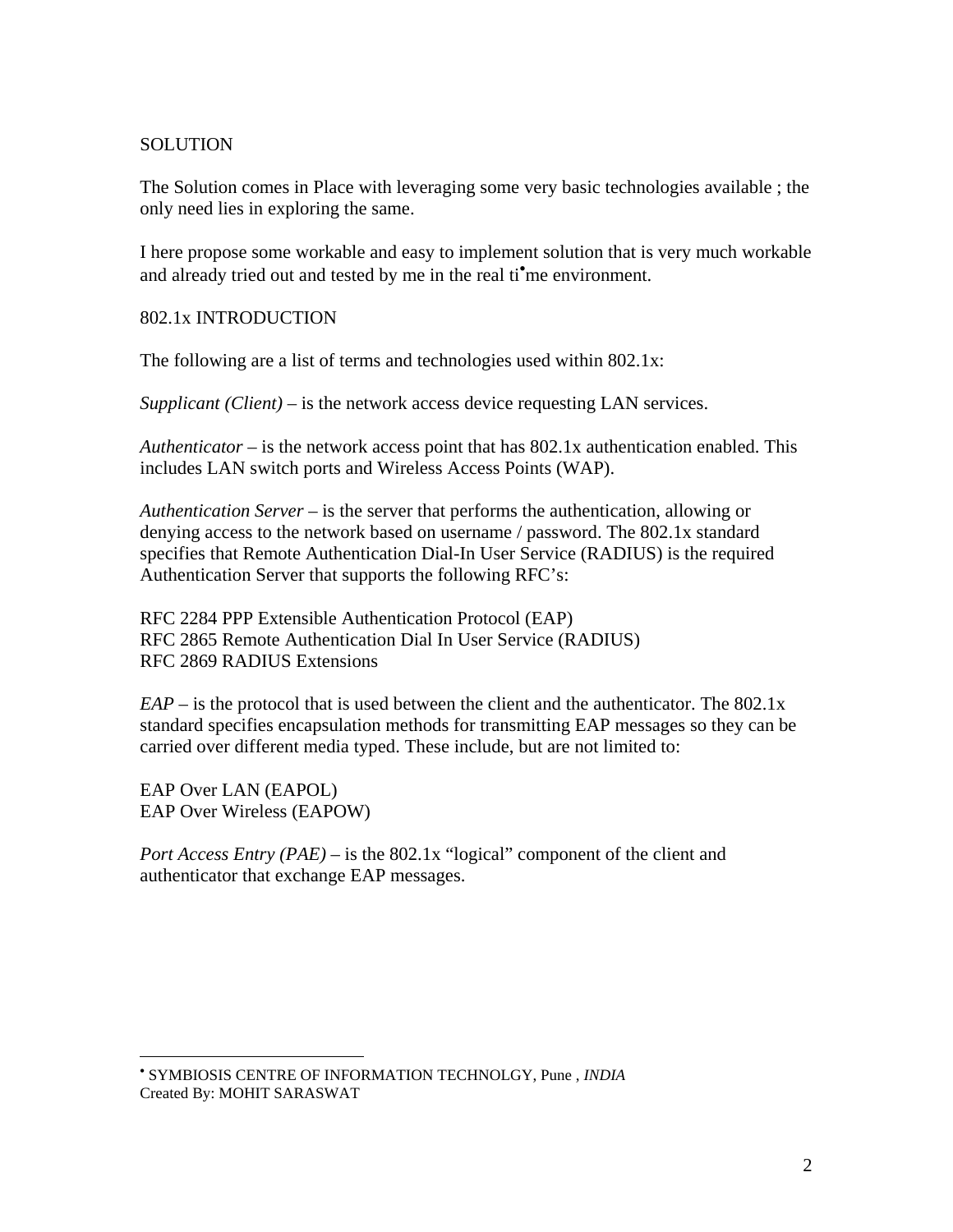## **UNDERSTANDING 802.1X**

### Introduction

The IEEE 802.1x is a standardized method for securing network access from the network devices. Traditionally, network security has predominantly been the domain of network Servers and clients, based on login authentication to specific resources. If a network user wanted access to network server resources (file and print), then a login challenge needed to be successfully completed. In the case of an all Microsoft domain based network, then the login request is presented to the user when they started up their PC. The PC login username / password would be authenticated against a domain controller, and if successful then the user would be granted access to file & print services specified by the network administrator.

This kind of client / server authentication is often used for other network services including email, intranet and other specialized applications

Although client / server authentication is a proven method for securing network resources, it does not provide a total "network" security mechanism that will deter unauthorized access.

To counter this, many network equipment vendors have implemented other networkbased administrative solutions, including VLANs, Access Control Lists (ACLs) and Media Access Control (MAC) locks. All of which are an effective mechanism for securing network access, but can be administrator intensive depending on what the security criteria is. Each control provides a unique advantage, but are often unique to each vendor. By complimenting the existing network security methods with 802.1x, administrators can be confident that their network perimeter (edge access) is completely secure, as well as having the confidence with interoperability amongst multiple vendors by deploying an IEEE based standard for security.

Since 802.1x is only a perimeter security technology, network administrators should continue to deploy existing security policies to control network traffic: 802.1x will deny unauthorized network access, but it will not control network traffic from authorized users. This may be a concern for network administrators that want to secure specific network areas with the use of existing methods including VLANs, ACL's or MAC filtering where it is required.<sup>[•](#page-2-0)</sup>

802.1x Authentication Process

 $\overline{a}$ 

Once 802.1x authentication is enabled (both in the client and authenticator), a successful authentication must be completed before ANY traffic is allowed to transit the network from the client, including critical traffic like DHCP requests regardless of whether link is established between the client and authenticator (switch port).

<span id="page-2-0"></span><sup>•</sup> SYMBIOSIS CENTRE OF INFORMATION TECHNOLGY, Pune , *INDIA*  Created By: MOHIT SARASWAT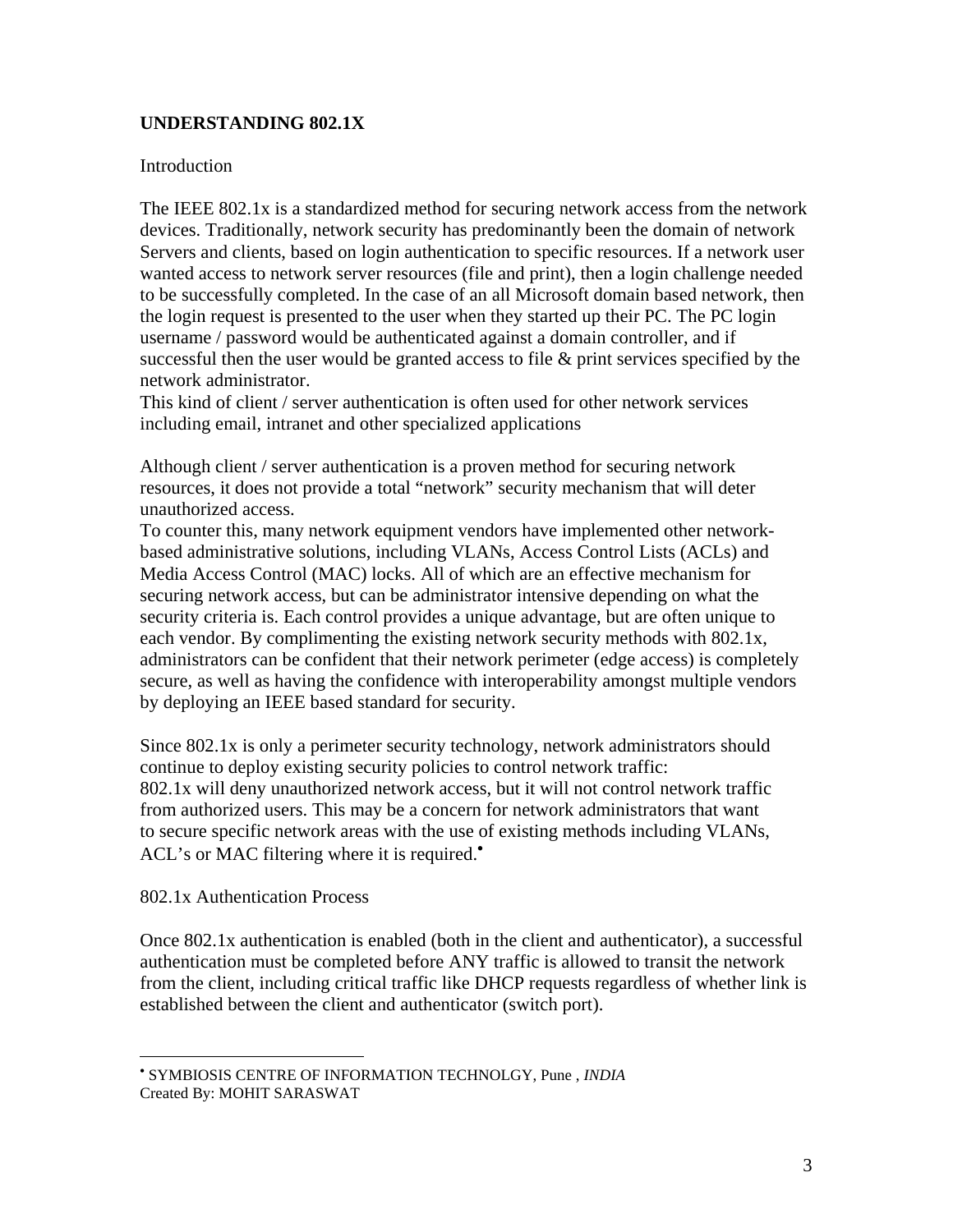## *Before Authentication*

To ensure that no unauthorized traffic is transmitted, before successful authentication, the authenticator's PAE is set to uncontrolled. That means that the only messages that will be accepted from the client is EAP requests which will be forwarded to the Authentication server

– see figure 1 [•](#page-3-0)



**Figure 1 - Before Authentication** 

## *Authentication Process*

 $\overline{a}$ 

Once activated (powered on and connected to the switch), the 802.1x client will transmit the appropriate EAP message to the authenticator (switch port). The switch port with 802.1x authentication enabled is set to an uncontrolled state, accepting only EAP messages (all other traffic will be discarded). Upon receipt of the clients EAP message, the switch will forward the request to the authentication (RADIUS) server without changing its contents.

Although the EAP contents are not changed, the encapsulation must be translated from the originating EAP message to a RADIUS request, therefore the only supported RADIUS servers are ones that support EAP (see RFC Compliance).

<span id="page-3-0"></span><sup>•</sup> SYMBIOSIS CENTRE OF INFORMATION TECHNOLGY, Pune , *INDIA*  Created By: MOHIT SARASWAT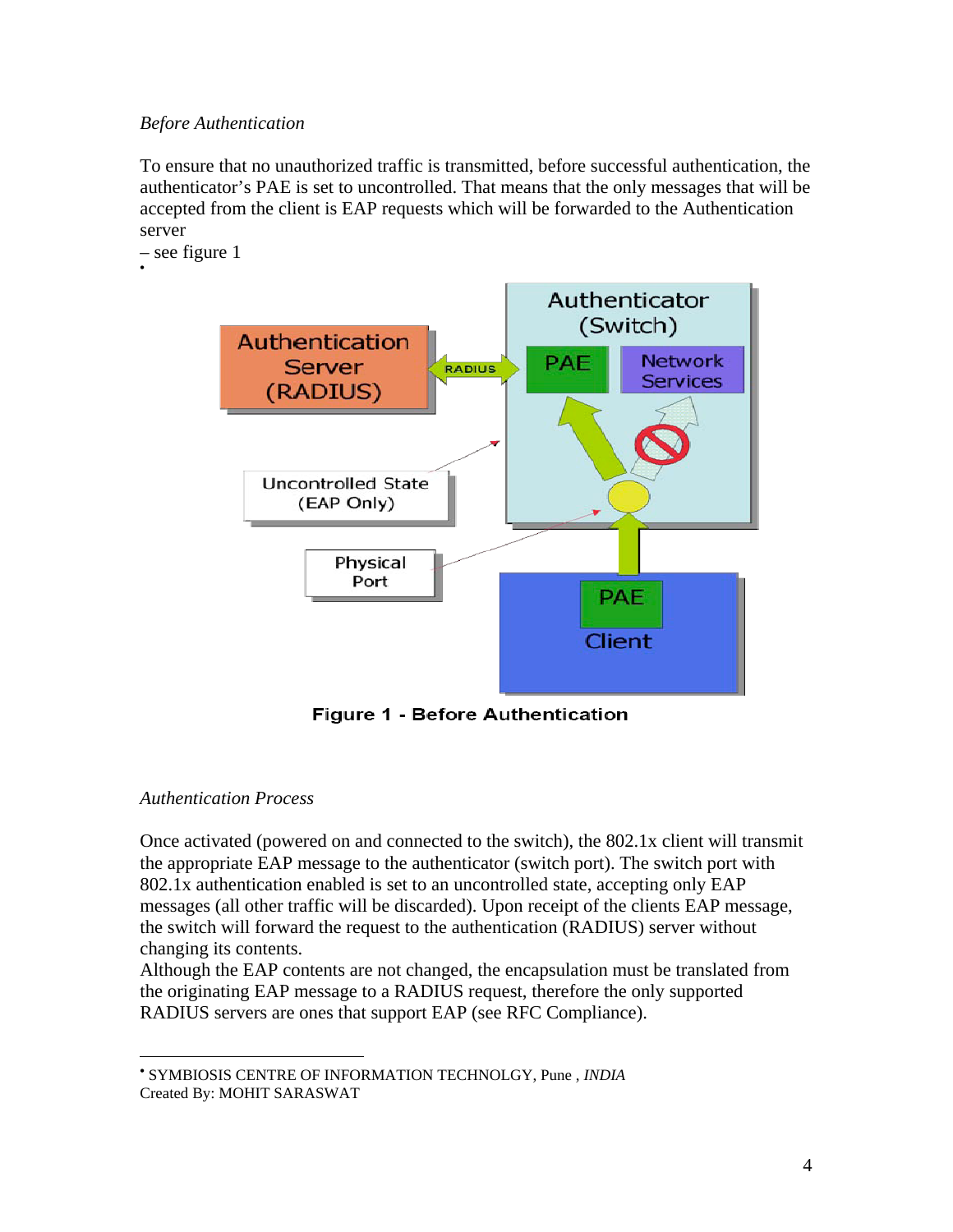Upon receipt of the RADIUS message, the authentication server will grant or deny access to the network. An RADIUS response will then be transmitted back to the switch, which will determine whether the port remains in an uncontrolled state (access denied), or changes to a controlled state (access granted).

*If the authentication fails, the authenticator (switch port) will remain in an uncontrolled state, and in some cases the port will be disabled (depends on vendor implementation).*

Although the client is the device that requires authentication, either the client or switch can initiate the process. This is determined by timers which are set in both the client and the switch.



Figure 2 - After successful authentication

[•](#page-4-0)

1



<span id="page-4-0"></span><sup>•</sup> SYMBIOSIS CENTRE OF INFORMATION TECHNOLGY, Pune , *INDIA*  Created By: MOHIT SARASWAT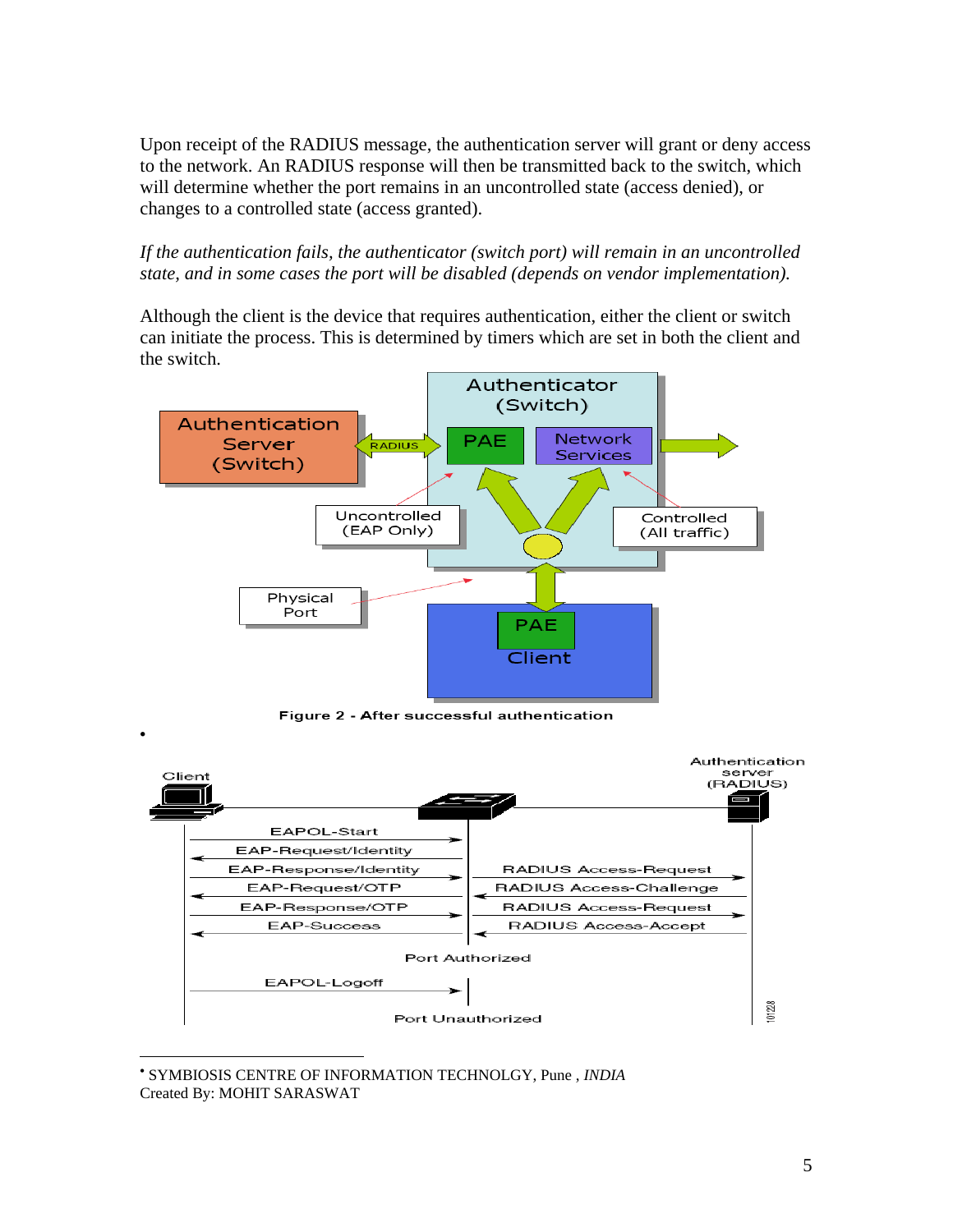## [•](#page-5-0) **AUTHENTICATION FLOWCHART**



<span id="page-5-0"></span><sup>•</sup> SYMBIOSIS CENTRE OF INFORMATION TECHNOLGY, Pune , *INDIA*  Created By: MOHIT SARASWAT

1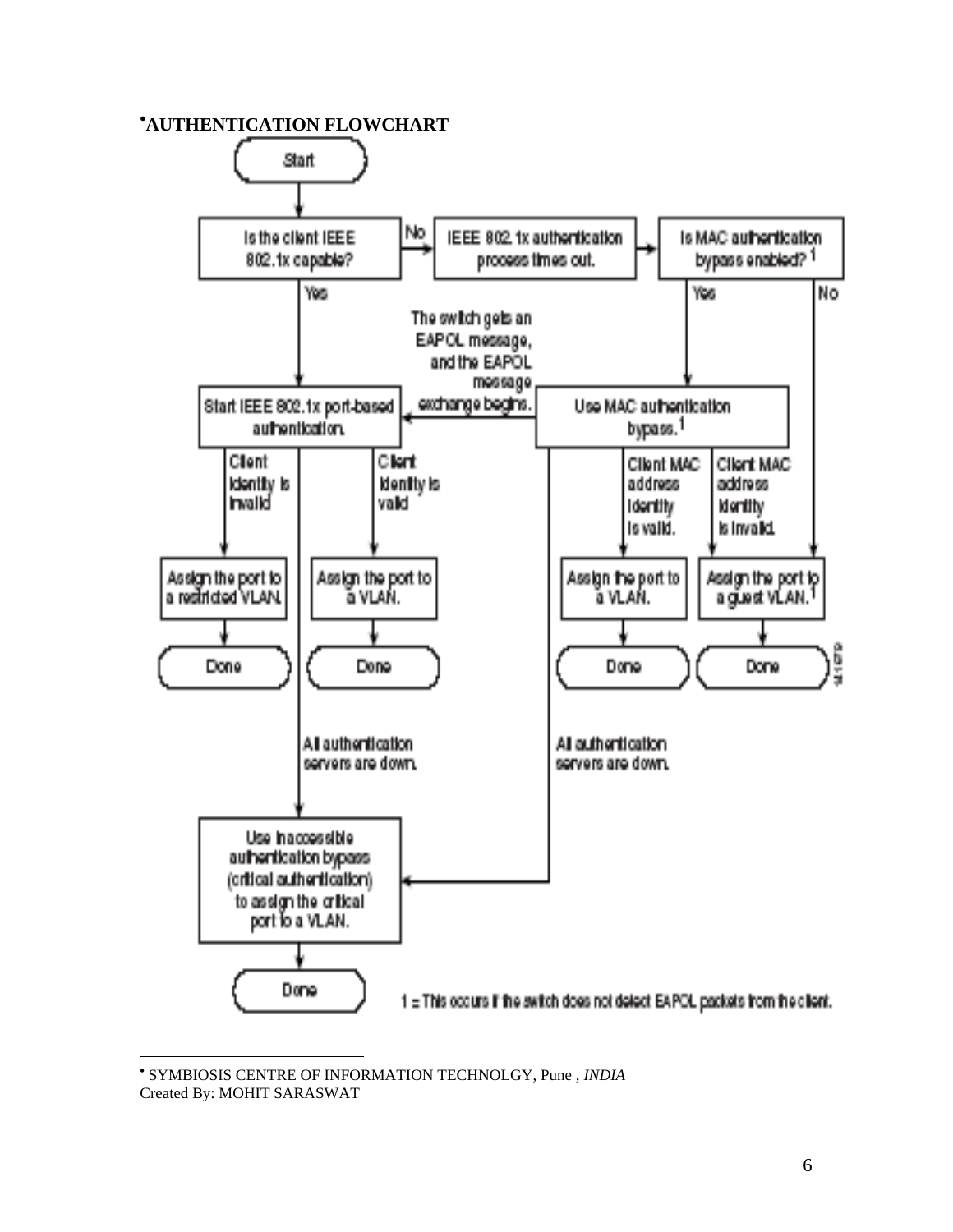### SUMMARY:

1

By implementing IEEE 802.1x, administrators can protect the network from unauthorized user access, minimizing potential security breaches including Denial of Service (DoS) attacks within their network infrastructure. Although implementing 802.1x provides enhanced network edge security, it is important for network administrators to plan and deploy this technology based on their requirements, taking into consideration devices like VoIP phones and Wireless Access Points.

It is important to note that 802.1x technology is complimentary with existing security technologies, and is not a replacement. Since 802.1x can be considered to be a perimeter security measure, there will still be the need for network security techniques like VLANs and ACLs.

<span id="page-6-0"></span><sup>•</sup> SYMBIOSIS CENTRE OF INFORMATION TECHNOLGY, Pune , *INDIA*  Created By: MOHIT SARASWAT